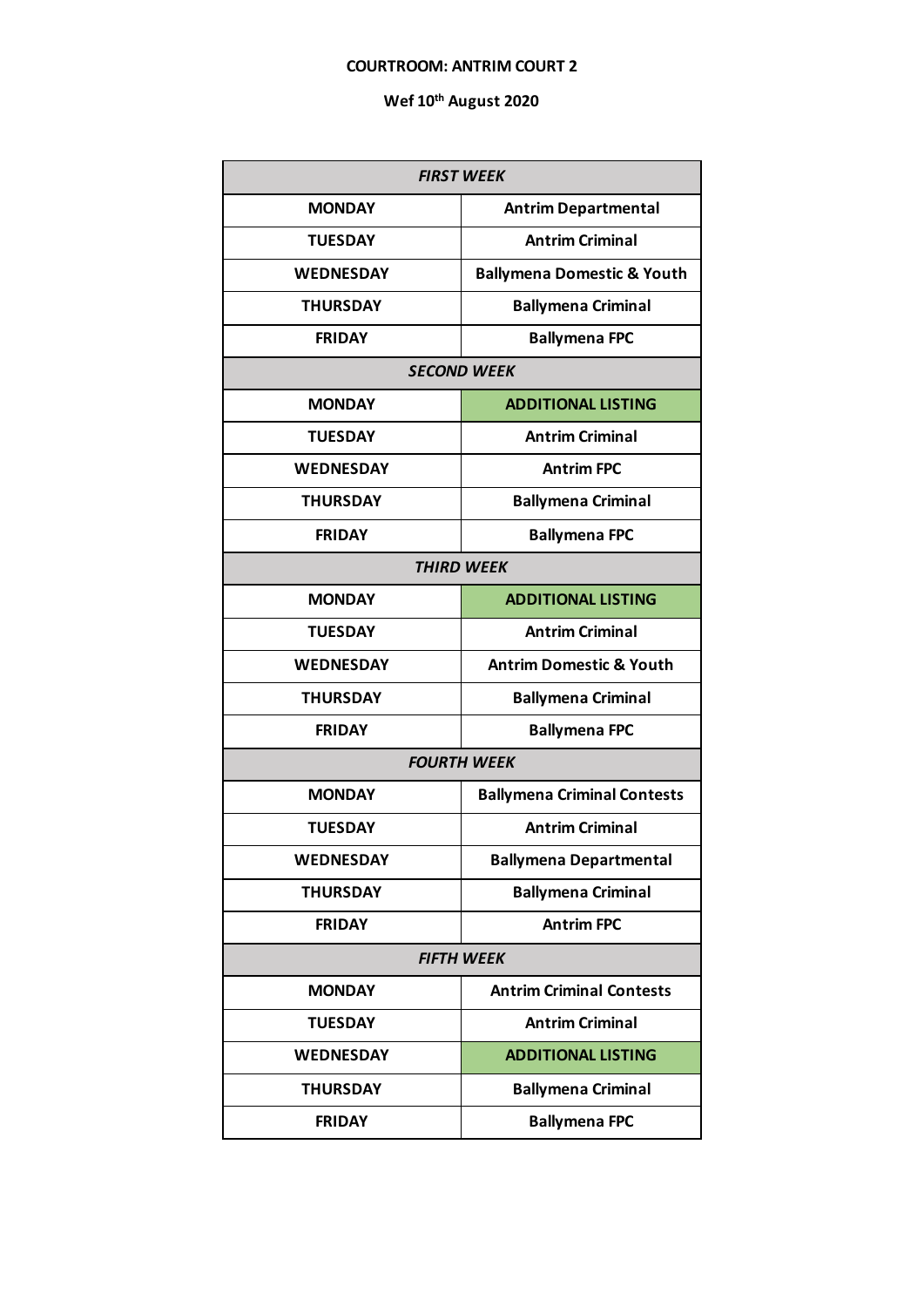#### **COURTROOM: BALLYMENA COURT 2**

| <b>FIRST WEEK</b>  |                                       |  |
|--------------------|---------------------------------------|--|
| <b>MONDAY</b>      | <b>Coleraine Criminal</b>             |  |
| <b>TUESDAY</b>     | <b>Coleraine FPC</b>                  |  |
| <b>WEDNESDAY</b>   | <b>Limavady Criminal</b>              |  |
| <b>THURSDAY</b>    | <b>Coleraine Criminal</b>             |  |
| <b>FRIDAY</b>      | <b>Coleraine Departmental</b>         |  |
| <b>SECOND WEEK</b> |                                       |  |
| <b>MONDAY</b>      | <b>Coleraine Criminal</b>             |  |
| <b>TUESDAY</b>     | <b>Coleraine FPC</b>                  |  |
| <b>WEDNESDAY</b>   | <b>Limavady Criminal</b>              |  |
| <b>THURSDAY</b>    | <b>Coleraine Domestic &amp; Youth</b> |  |
| <b>FRIDAY</b>      | <b>Coleraine Criminal</b>             |  |
|                    | <b>THIRD WEEK</b>                     |  |
| <b>MONDAY</b>      | <b>Coleraine Criminal</b>             |  |
| <b>TUESDAY</b>     | <b>Coleraine FPC</b>                  |  |
| <b>WEDNESDAY</b>   | <b>Limavady Departmental</b>          |  |
| <b>THURSDAY</b>    | <b>Coleraine Criminal</b>             |  |
| <b>FRIDAY</b>      | <b>Coleraine Criminal</b>             |  |
|                    | <b>FOURTH WEEK</b>                    |  |
| <b>MONDAY</b>      | <b>Coleraine Criminal</b>             |  |
| <b>TUESDAY</b>     | <b>ADDITIONAL LISTING</b>             |  |
| <b>WEDNESDAY</b>   | <b>Limavady Criminal</b>              |  |
| <b>THURSDAY</b>    | <b>Coleraine Youth</b>                |  |
| <b>FRIDAY</b>      | <b>Coleraine Criminal</b>             |  |
| <b>FIFTH WEEK</b>  |                                       |  |
| <b>MONDAY</b>      | <b>Coleraine Criminal</b>             |  |
| <b>TUESDAY</b>     | <b>Coleraine Criminal Contests</b>    |  |
| <b>WEDNESDAY</b>   | <b>Limavady Criminal</b>              |  |
| <b>THURSDAY</b>    | <b>ADDITIONAL LISTING</b>             |  |
| <b>FRIDAY</b>      | <b>Coleraine Criminal</b>             |  |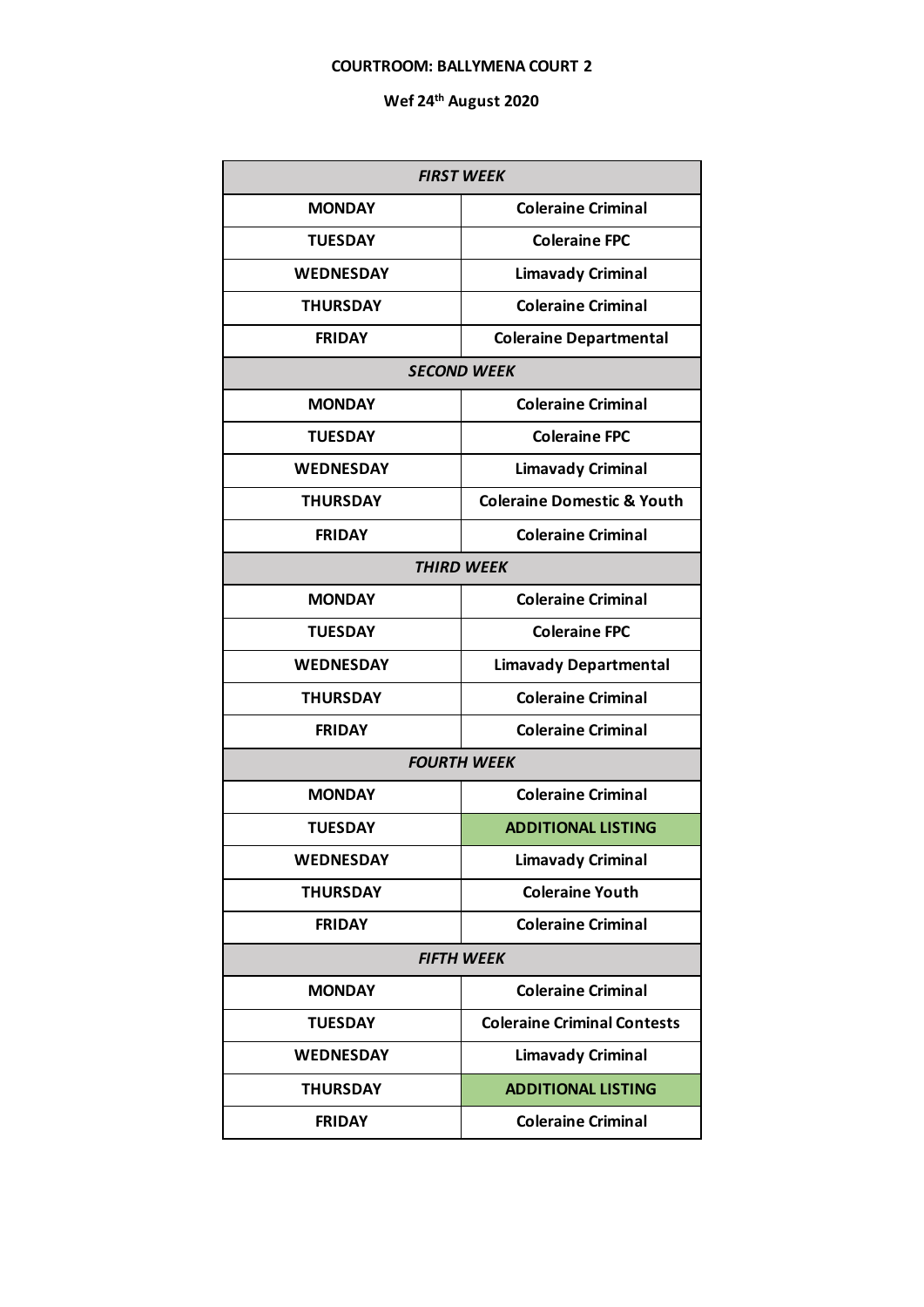### **COURTROOM: NEWTOWNARDS COURT 1**

| <b>FIRST WEEK</b> |                           |  |
|-------------------|---------------------------|--|
| <b>MONDAY</b>     | <b>Ards FPC</b>           |  |
| <b>TUESDAY</b>    | <b>ADDITIONAL LISTING</b> |  |
| <b>WEDNESDAY</b>  | <b>Ards FPC</b>           |  |
| <b>THURSDAY</b>   | <b>Ards FPC</b>           |  |
| <b>FRIDAY</b>     | <b>ADDITIONAL LISTING</b> |  |
|                   | <b>SECOND WEEK</b>        |  |
| <b>MONDAY</b>     | <b>Ards FPC</b>           |  |
| <b>TUESDAY</b>    | Ards/Dpk Youth            |  |
| <b>WEDNESDAY</b>  | <b>Ards FPC</b>           |  |
| <b>THURSDAY</b>   | <b>ADDITIONAL LISTING</b> |  |
| <b>FRIDAY</b>     | <b>ADDITIONAL LISTING</b> |  |
| <b>THIRD WEEK</b> |                           |  |
| <b>MONDAY</b>     | <b>Ards FPC</b>           |  |
| <b>TUESDAY</b>    | Ards/Dpk Youth            |  |
| <b>WEDNESDAY</b>  | <b>Ards FPC</b>           |  |
| <b>THURSDAY</b>   | <b>Ards FPC</b>           |  |
| <b>FRIDAY</b>     | <b>ADDITIONAL LISTING</b> |  |
|                   | <b>FOURTH WEEK</b>        |  |
| <b>MONDAY</b>     | <b>Ards FPC</b>           |  |
| <b>TUESDAY</b>    | Ards/Dpk Youth            |  |
| <b>WEDNESDAY</b>  | <b>Ards FPC</b>           |  |
| <b>THURSDAY</b>   | <b>Ards FPC</b>           |  |
| <b>FRIDAY</b>     | <b>ADDITIONAL LISTING</b> |  |
| <b>FIFTH WEEK</b> |                           |  |
| <b>MONDAY</b>     | <b>ADDITIONAL LISTING</b> |  |
| <b>TUESDAY</b>    | <b>ADDITIONAL LISTING</b> |  |
| <b>WEDNESDAY</b>  | <b>ADDITIONAL LISTING</b> |  |
| <b>THURSDAY</b>   | <b>ADDITIONAL LISTING</b> |  |
| <b>FRIDAY</b>     | <b>ADDITIONAL LISTING</b> |  |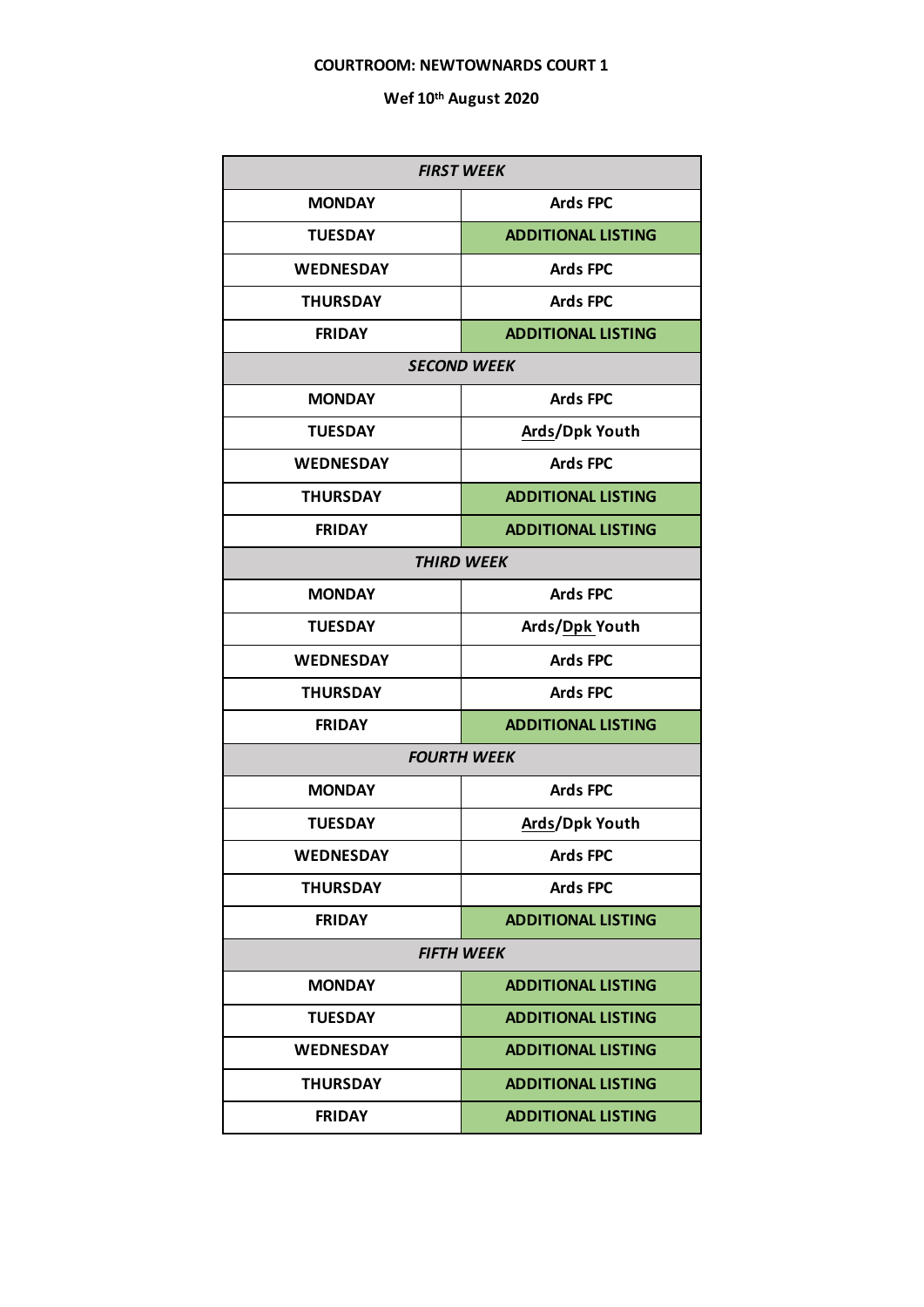### **COURTROOM: NEWTOWNARDS COURT 2**

| <b>FIRST WEEK</b>  |                           |  |
|--------------------|---------------------------|--|
| <b>MONDAY</b>      | <b>ADDITIONAL LISTING</b> |  |
| <b>TUESDAY</b>     | <b>Ards Criminal</b>      |  |
| <b>WEDNESDAY</b>   | <b>Ards Criminal</b>      |  |
| <b>THURSDAY</b>    | <b>Ards Criminal</b>      |  |
| <b>FRIDAY</b>      | <b>Ards Criminal</b>      |  |
| <b>SECOND WEEK</b> |                           |  |
| <b>MONDAY</b>      | <b>ADDITIONAL LISTING</b> |  |
| <b>TUESDAY</b>     | <b>Ards Criminal</b>      |  |
| <b>WEDNESDAY</b>   | <b>Ards Criminal</b>      |  |
| <b>THURSDAY</b>    | <b>Ards Criminal</b>      |  |
| <b>FRIDAY</b>      | <b>Ards Criminal</b>      |  |
| <b>THIRD WEEK</b>  |                           |  |
| <b>MONDAY</b>      | <b>ADDITIONAL LISTING</b> |  |
| <b>TUESDAY</b>     | <b>Ards Criminal</b>      |  |
| <b>WEDNESDAY</b>   | <b>Ards Criminal</b>      |  |
| <b>THURSDAY</b>    | <b>Ards Criminal</b>      |  |
| <b>FRIDAY</b>      | <b>Ards Departmental</b>  |  |
|                    | <b>FOURTH WEEK</b>        |  |
| <b>MONDAY</b>      | <b>ADDITIONAL LISTING</b> |  |
| <b>TUESDAY</b>     | <b>Ards Criminal</b>      |  |
| <b>WEDNESDAY</b>   | <b>Ards Criminal</b>      |  |
| <b>THURSDAY</b>    | <b>Ards Criminal</b>      |  |
| <b>FRIDAY</b>      | <b>Ards Domestic</b>      |  |
| <b>FIFTH WEEK</b>  |                           |  |
| <b>MONDAY</b>      | <b>ADDITIONAL LISTING</b> |  |
| <b>TUESDAY</b>     | <b>Ards Criminal</b>      |  |
| <b>WEDNESDAY</b>   | <b>Ards Criminal</b>      |  |
| <b>THURSDAY</b>    | <b>Ards Criminal</b>      |  |
| <b>FRIDAY</b>      | <b>Ards Criminal</b>      |  |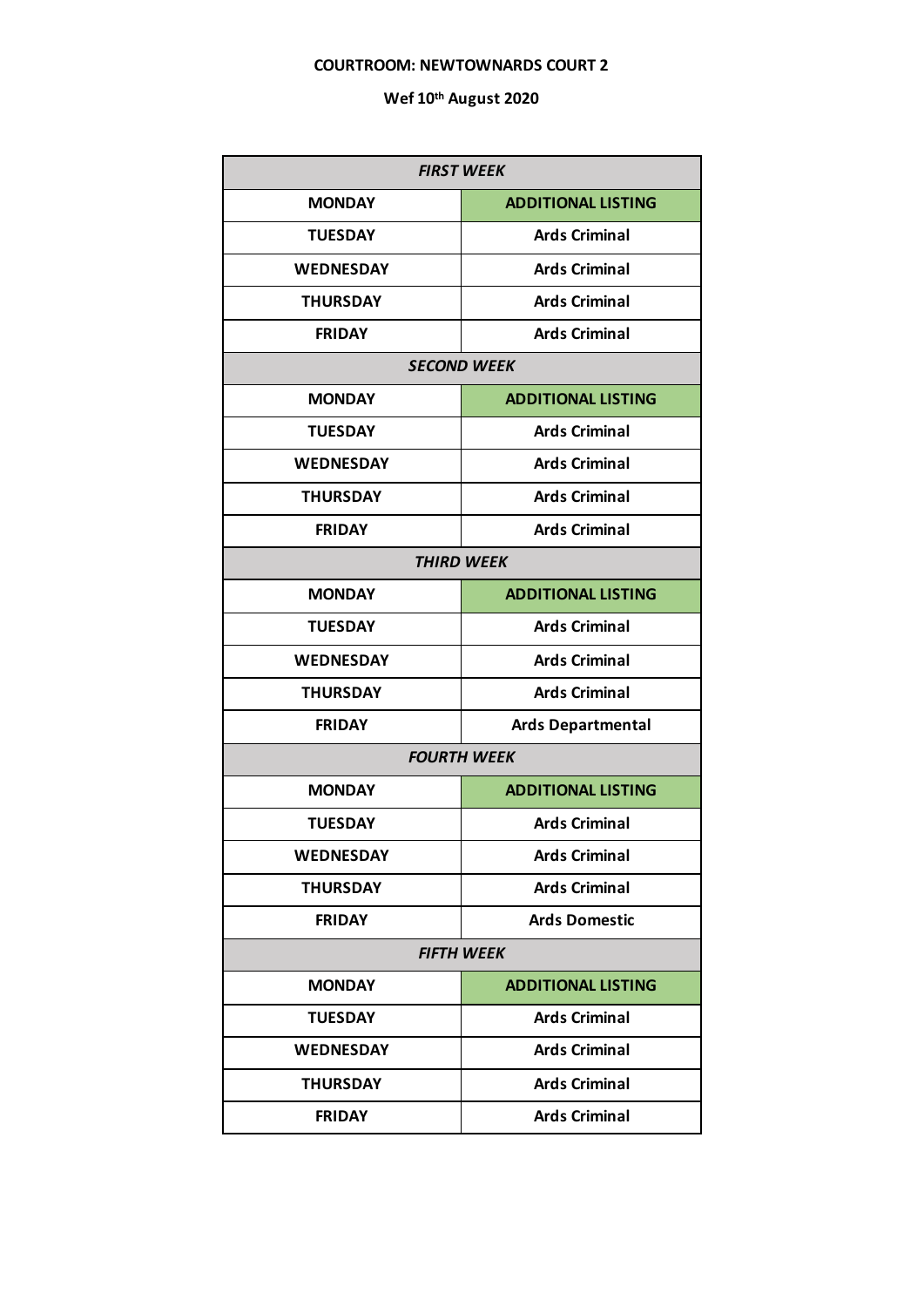### **COURTROOM: DOWNPATRICK COURT 2**

| <b>FIRST WEEK</b>  |                                               |  |  |
|--------------------|-----------------------------------------------|--|--|
| <b>MONDAY</b>      | Downpatrick Departmental &<br><b>Domestic</b> |  |  |
| <b>TUESDAY</b>     | <b>ADDITIONAL LISTING</b>                     |  |  |
| <b>WEDNESDAY</b>   | <b>ADDITIONAL LISTING</b>                     |  |  |
| <b>THURSDAY</b>    | <b>Downpatrick Criminal</b>                   |  |  |
| <b>FRIDAY</b>      | <b>ADDITIONAL LISTING</b>                     |  |  |
| <b>SECOND WEEK</b> |                                               |  |  |
| <b>MONDAY</b>      | <b>Downpatrick Criminal</b>                   |  |  |
| <b>TUESDAY</b>     | <b>ADDITIONAL LISTING</b>                     |  |  |
| <b>WEDNESDAY</b>   | <b>ADDITIONAL LISTING</b>                     |  |  |
| <b>THURSDAY</b>    | <b>Downpatrick Criminal</b>                   |  |  |
| <b>FRIDAY</b>      | <b>ADDITIONAL LISTING</b>                     |  |  |
|                    | <b>THIRD WEEK</b>                             |  |  |
| <b>MONDAY</b>      | <b>Downpatrick Criminal</b>                   |  |  |
| <b>TUESDAY</b>     | <b>ADDITIONAL LISTING</b>                     |  |  |
| <b>WEDNESDAY</b>   | <b>ADDITIONAL LISTING</b>                     |  |  |
| <b>THURSDAY</b>    | <b>Downpatrick Criminal</b>                   |  |  |
| <b>FRIDAY</b>      | <b>ADDITIONAL LISTING</b>                     |  |  |
|                    | <b>FOURTH WEEK</b>                            |  |  |
| <b>MONDAY</b>      | <b>Downpatrick Criminal</b>                   |  |  |
| <b>TUESDAY</b>     | <b>ADDITIONAL LISTING</b>                     |  |  |
| <b>WEDNESDAY</b>   | <b>ADDITIONAL LISTING</b>                     |  |  |
| <b>THURSDAY</b>    | <b>Downpatrick Criminal</b>                   |  |  |
| <b>FRIDAY</b>      | <b>ADDITIONAL LISTING</b>                     |  |  |
| <b>FIFTH WEEK</b>  |                                               |  |  |
| <b>MONDAY</b>      | <b>Downpatrick Criminal</b>                   |  |  |
| <b>TUESDAY</b>     | <b>ADDITIONAL LISTING</b>                     |  |  |
| <b>WEDNESDAY</b>   | <b>ADDITIONAL LISTING</b>                     |  |  |
| <b>THURSDAY</b>    | <b>Downpatrick Criminal</b>                   |  |  |
| <b>FRIDAY</b>      | <b>ADDITIONAL LISTING</b>                     |  |  |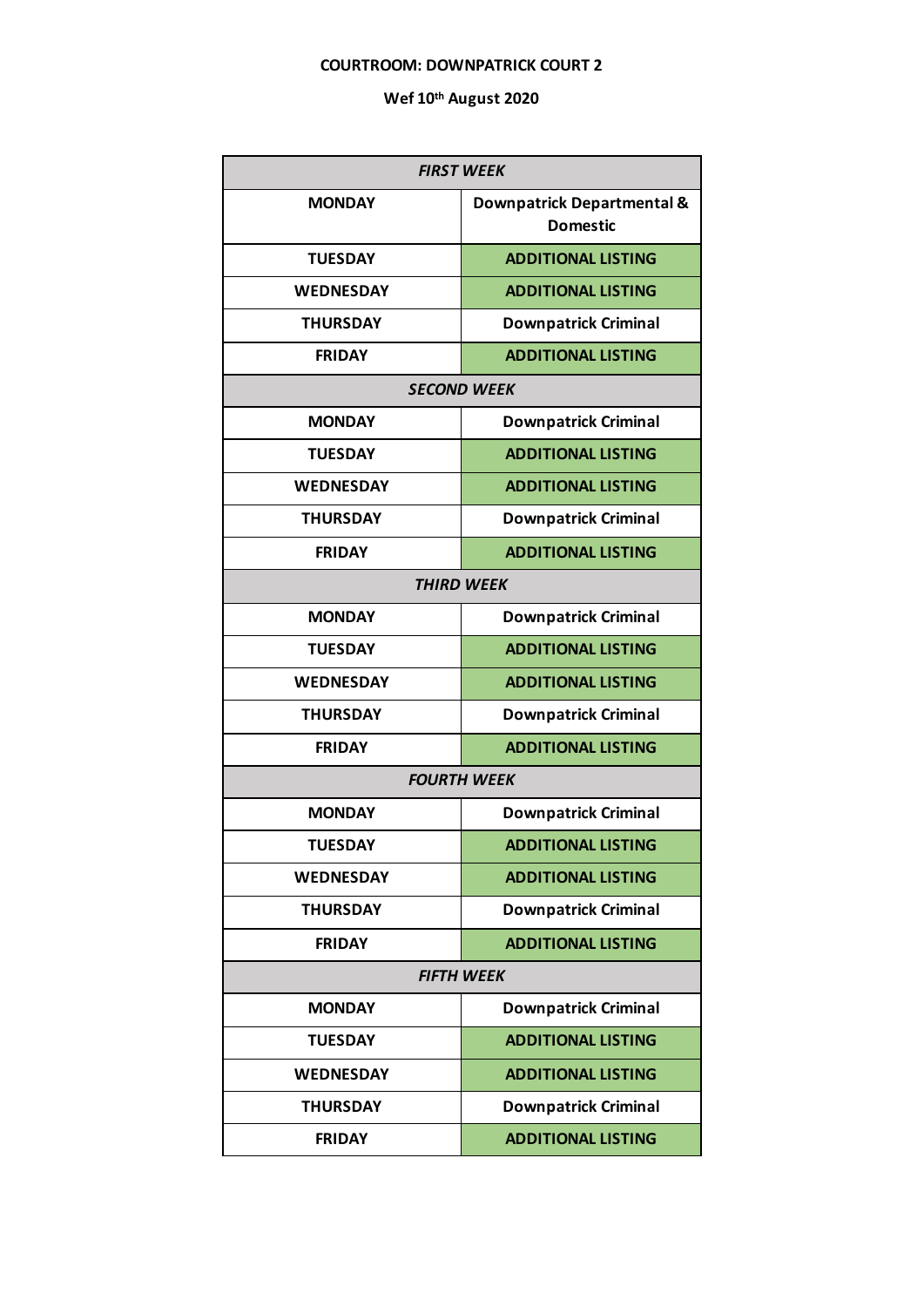### **COURTROOM: LONDONDERRY COURT 2**

| <b>FIRST WEEK</b>  |                                           |  |
|--------------------|-------------------------------------------|--|
| <b>MONDAY</b>      | <b>Criminal</b>                           |  |
| <b>TUESDAY</b>     | Youth                                     |  |
| <b>WEDNESDAY</b>   | <b>Criminal Contests</b>                  |  |
| <b>THURSDAY</b>    | <b>Criminal</b>                           |  |
| <b>FRIDAY</b>      | <b>Criminal Contests &amp; Sentencing</b> |  |
| <b>SECOND WEEK</b> |                                           |  |
| <b>MONDAY</b>      | <b>Criminal</b>                           |  |
| <b>TUESDAY</b>     | <b>Criminal Contests</b>                  |  |
| <b>WEDNESDAY</b>   | <b>Criminal Contests</b>                  |  |
| <b>THURSDAY</b>    | <b>Criminal</b>                           |  |
| <b>FRIDAY</b>      | <b>Criminal Contests &amp; Sentencing</b> |  |
| <b>THIRD WEEK</b>  |                                           |  |
| <b>MONDAY</b>      | <b>Criminal</b>                           |  |
| <b>TUESDAY</b>     | Youth                                     |  |
| <b>WEDNESDAY</b>   | <b>Criminal</b>                           |  |
| <b>THURSDAY</b>    | Departmental                              |  |
| <b>FRIDAY</b>      | <b>Criminal Contests &amp; Sentencing</b> |  |
|                    | <b>FOURTH WEEK</b>                        |  |
| <b>MONDAY</b>      | <b>Criminal</b>                           |  |
| <b>TUESDAY</b>     | Youth                                     |  |
| <b>WEDNESDAY</b>   | <b>Criminal Contests</b>                  |  |
| <b>THURSDAY</b>    | <b>Criminal</b>                           |  |
| <b>FRIDAY</b>      | <b>Criminal Contests &amp; Sentencing</b> |  |
| <b>FIFTH WEEK</b>  |                                           |  |
| <b>MONDAY</b>      | <b>Criminal</b>                           |  |
| <b>TUESDAY</b>     | <b>Criminal Contests</b>                  |  |
| <b>WEDNESDAY</b>   | <b>Criminal Contests</b>                  |  |
| <b>THURSDAY</b>    | <b>Criminal</b>                           |  |
| <b>FRIDAY</b>      | <b>Criminal Contests &amp; Sentencing</b> |  |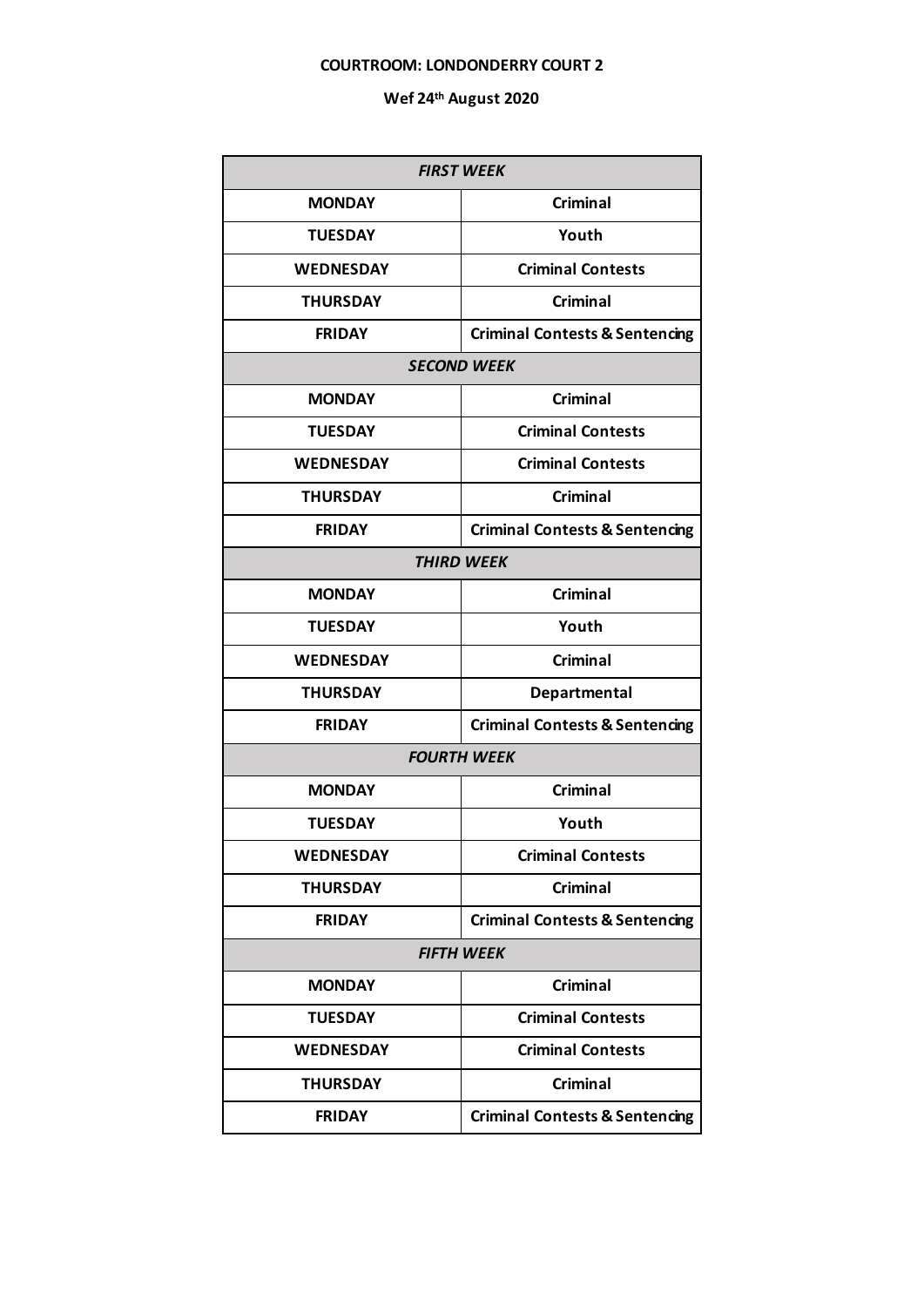### **COURTROOM: LONDONDERRY COURT 3**

| <b>FIRST WEEK</b>  |                                          |  |  |
|--------------------|------------------------------------------|--|--|
| <b>MONDAY</b>      | <b>ADDITIONAL LISTING</b>                |  |  |
| <b>TUESDAY</b>     | <b>ADDITIONAL LISTING</b>                |  |  |
| <b>WEDNESDAY</b>   | <b>Magherafelt Criminal</b>              |  |  |
| <b>THURSDAY</b>    | L'Derry FPC                              |  |  |
| <b>FRIDAY</b>      | L'Derry FPC                              |  |  |
| <b>SECOND WEEK</b> |                                          |  |  |
| <b>MONDAY</b>      | <b>ADDITIONAL LISTING</b>                |  |  |
| <b>TUESDAY</b>     | <b>ADDITIONAL LISTING</b>                |  |  |
| <b>WEDNESDAY</b>   | <b>Magherafelt Criminal</b>              |  |  |
| <b>THURSDAY</b>    | L'Derry FPC                              |  |  |
| <b>FRIDAY</b>      | L'Derry FPC                              |  |  |
| <b>THIRD WEEK</b>  |                                          |  |  |
| <b>MONDAY</b>      | <b>ADDITIONAL LISTING</b>                |  |  |
| <b>TUESDAY</b>     | <b>ADDITIONAL LISTING</b>                |  |  |
| <b>WEDNESDAY</b>   | <b>Magherafelt Criminal</b>              |  |  |
| <b>THURSDAY</b>    | L'Derry FPC                              |  |  |
| <b>FRIDAY</b>      | L'Derry FPC                              |  |  |
|                    | <b>FOURTH WEEK</b>                       |  |  |
| <b>MONDAY</b>      | L'Derry Domestic                         |  |  |
| <b>TUESDAY</b>     | <b>ADDITIONAL LISTING</b>                |  |  |
| <b>WEDNESDAY</b>   | Magherafelt Domestic (&<br>Departmental) |  |  |
| <b>THURSDAY</b>    | L'Derry FPC                              |  |  |
| <b>FRIDAY</b>      | L'Derry FPC                              |  |  |
|                    | <b>FIFTH WEEK</b>                        |  |  |
| <b>MONDAY</b>      | <b>ADDITIONAL LISTING</b>                |  |  |
| <b>TUESDAY</b>     | <b>ADDITIONAL LISTING</b>                |  |  |
| <b>WEDNESDAY</b>   | <b>ADDITIONAL LISTING</b>                |  |  |
| <b>THURSDAY</b>    | L'Derry FPC                              |  |  |
| <b>FRIDAY</b>      | L'Derry FPC                              |  |  |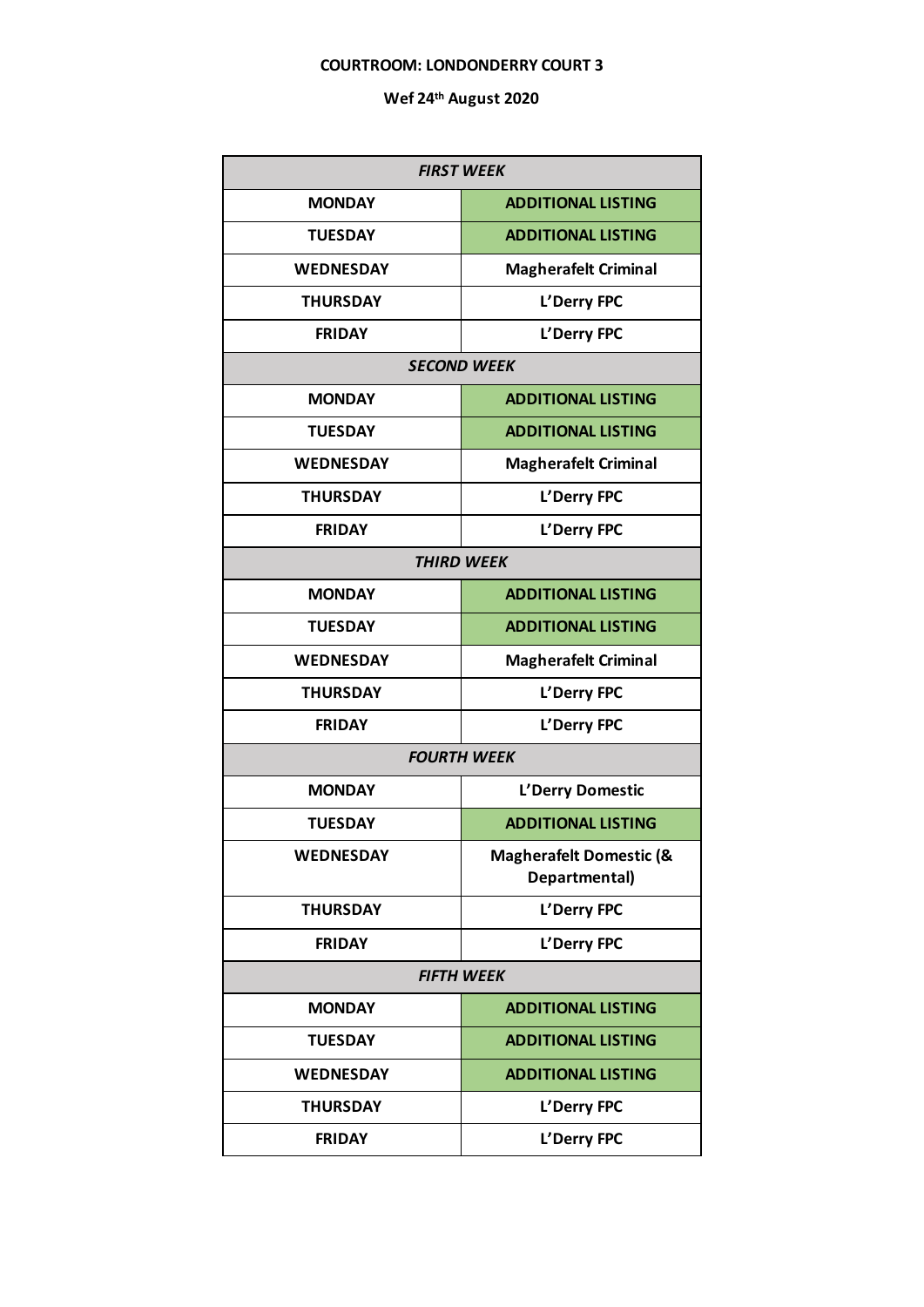### **COURTROOM: OMAGH 1**

| <b>FIRST WEEK</b>  |                                    |  |
|--------------------|------------------------------------|--|
| <b>MONDAY</b>      | <b>Dungannon Criminal Contests</b> |  |
| <b>TUESDAY</b>     | <b>Omagh Criminal</b>              |  |
| <b>WEDNESDAY</b>   | <b>Dungannon Criminal</b>          |  |
| <b>THURSDAY</b>    | <b>ADDITIONAL LISTING</b>          |  |
| <b>FRIDAY</b>      | <b>Dungannon Criminal</b>          |  |
| <b>SECOND WEEK</b> |                                    |  |
| <b>MONDAY</b>      | <b>Dungannon Departmental</b>      |  |
| <b>TUESDAY</b>     | <b>Omagh Criminal</b>              |  |
| <b>WEDNESDAY</b>   | <b>Dungannon Criminal</b>          |  |
| <b>THURSDAY</b>    | <b>Omagh Criminal Contests</b>     |  |
| <b>FRIDAY</b>      | <b>Dungannon Criminal</b>          |  |
| <b>THIRD WEEK</b>  |                                    |  |
| <b>MONDAY</b>      | <b>Dungannon Criminal Contests</b> |  |
| <b>TUESDAY</b>     | <b>Omagh Criminal</b>              |  |
| <b>WEDNESDAY</b>   | <b>Dungannon Criminal</b>          |  |
| <b>THURSDAY</b>    | <b>ADDITIONAL LISTING</b>          |  |
| <b>FRIDAY</b>      | <b>Dungannon Criminal</b>          |  |
|                    | <b>FOURTH WEEK</b>                 |  |
| <b>MONDAY</b>      | <b>Omagh Departmental</b>          |  |
| <b>TUESDAY</b>     | <b>Omagh Criminal</b>              |  |
| WEDNESDAY          | <b>Dungannon Criminal</b>          |  |
| <b>THURSDAY</b>    | <b>ADDITIONAL LISTING</b>          |  |
| <b>FRIDAY</b>      | <b>Dungannon Criminal</b>          |  |
| <b>FIFTH WEEK</b>  |                                    |  |
| <b>MONDAY</b>      | <b>ADDITIONAL LISTING</b>          |  |
| <b>TUESDAY</b>     | <b>Omagh Criminal Contests</b>     |  |
| <b>WEDNESDAY</b>   | <b>Dungannon Criminal</b>          |  |
| <b>THURSDAY</b>    | <b>Omagh Criminal Contests</b>     |  |
| <b>FRIDAY</b>      | <b>Dungannon Criminal</b>          |  |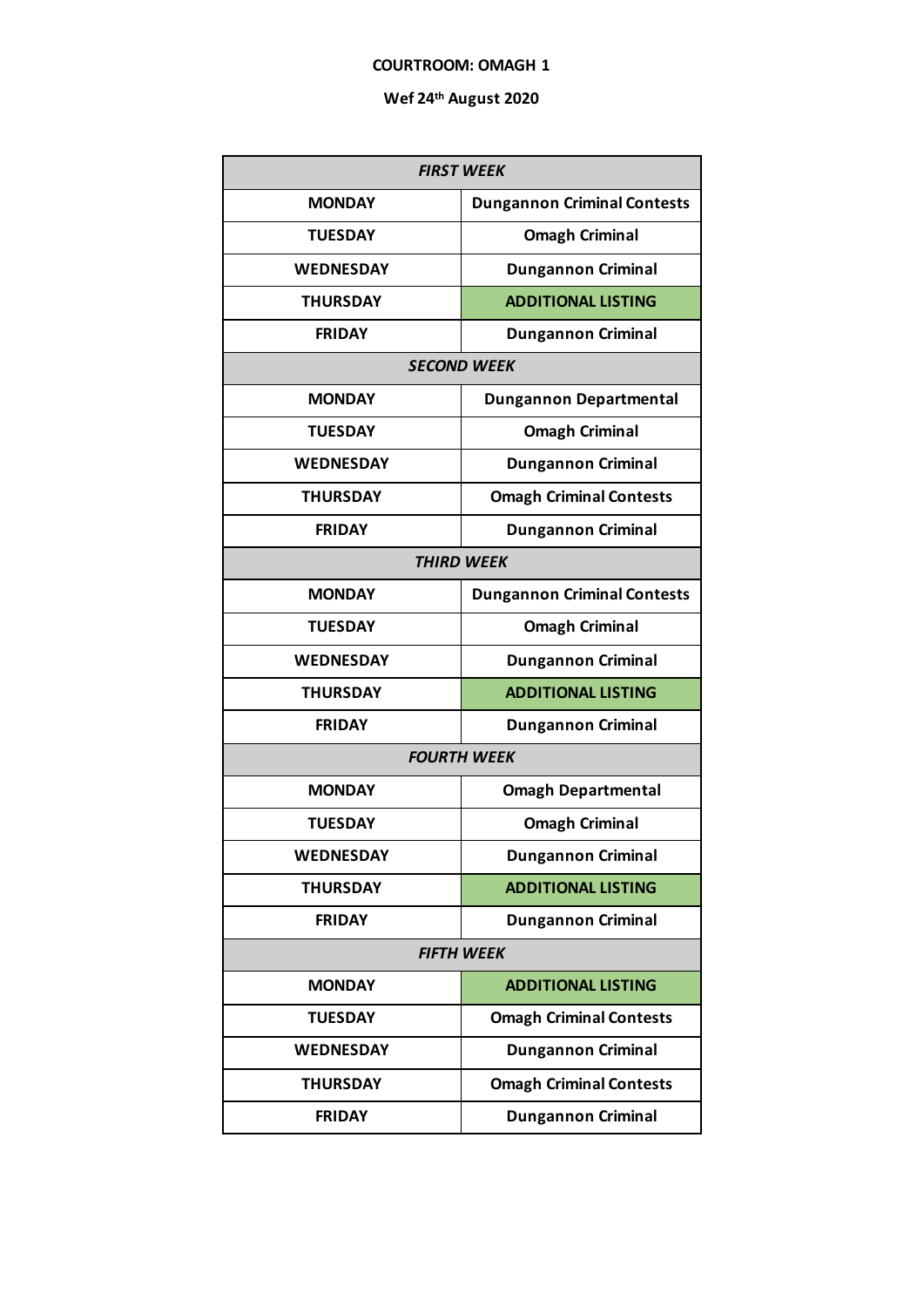### **COURTROOM: OMAGH 2**

| <b>FIRST WEEK</b> |                                      |  |  |
|-------------------|--------------------------------------|--|--|
| <b>MONDAY</b>     | <b>Enniskillen Criminal</b>          |  |  |
| <b>TUESDAY</b>    | <b>Enniskillen Criminal Contests</b> |  |  |
| <b>WEDNESDAY</b>  | <b>Enniskillen Criminal</b>          |  |  |
| <b>THURSDAY</b>   | <b>Strabane Criminal</b>             |  |  |
| <b>FRIDAY</b>     | <b>Strabane Criminal</b>             |  |  |
|                   | <b>SECOND WEEK</b>                   |  |  |
| <b>MONDAY</b>     | <b>Enniskillen Departmental</b>      |  |  |
| <b>TUESDAY</b>    | <b>Enniskillen Youth</b>             |  |  |
| <b>WEDNESDAY</b>  | <b>Enniskillen Departmental</b>      |  |  |
| <b>THURSDAY</b>   | <b>Strabane Departmental</b>         |  |  |
| <b>FRIDAY</b>     | <b>Strabane Criminal Contests</b>    |  |  |
| <b>THIRD WEEK</b> |                                      |  |  |
| <b>MONDAY</b>     | <b>Enniskillen Criminal</b>          |  |  |
| <b>TUESDAY</b>    | <b>Enniskillen Domestic</b>          |  |  |
| <b>WEDNESDAY</b>  | <b>Enniskillen Criminal</b>          |  |  |
| <b>THURSDAY</b>   | <b>Strabane Criminal</b>             |  |  |
| <b>FRIDAY</b>     | <b>ADDITIONAL LISTING</b>            |  |  |
|                   | <b>FOURTH WEEK</b>                   |  |  |
| <b>MONDAY</b>     | <b>Enniskillen Criminal</b>          |  |  |
| <b>TUESDAY</b>    | <b>ADDITIONAL LISTING</b>            |  |  |
| <b>WEDNESDAY</b>  | <b>Enniskillen Youth</b>             |  |  |
| <b>THURSDAY</b>   | <b>Strabane Criminal</b>             |  |  |
| <b>FRIDAY</b>     | <b>Strabane Criminal Contests</b>    |  |  |
| <b>FIFTH WEEK</b> |                                      |  |  |
| <b>MONDAY</b>     | <b>Enniskillen Criminal</b>          |  |  |
| <b>TUESDAY</b>    | <b>Dungannon Criminal</b>            |  |  |
| <b>WEDNESDAY</b>  | <b>Strabane Criminal</b>             |  |  |
| <b>THURSDAY</b>   | <b>Strabane Criminal</b>             |  |  |
| <b>FRIDAY</b>     | <b>ADDITIONAL LISTING</b>            |  |  |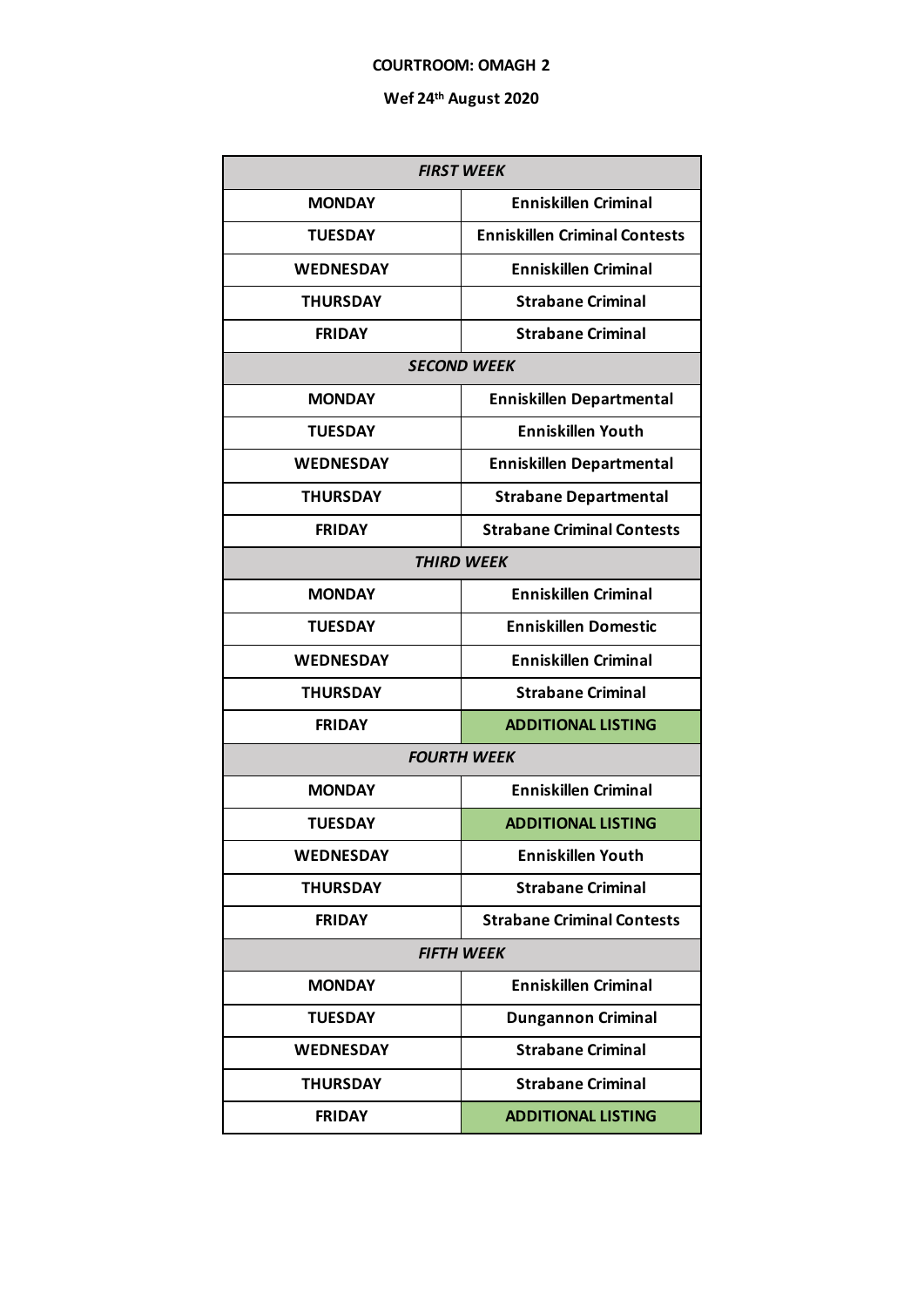#### **COURTROOM: DUNGANNON 3**

| <b>FIRST WEEK</b>  |                                                                   |  |
|--------------------|-------------------------------------------------------------------|--|
| <b>MONDAY</b>      | <b>ADDITIONAL LISTING</b>                                         |  |
| <b>TUESDAY</b>     | Dungannon FPC & Youth (incl<br><b>Magherafelt Youth)</b>          |  |
| <b>WEDNESDAY</b>   | <b>ADDITIONAL LISTING</b>                                         |  |
| <b>THURSDAY</b>    | <b>Omagh FPC</b>                                                  |  |
| <b>FRIDAY</b>      | <b>ADDITIONAL LISTING</b>                                         |  |
|                    | <b>SECOND WEEK</b>                                                |  |
| <b>MONDAY</b>      | <b>Omagh Domestic &amp; Youth</b>                                 |  |
| <b>TUESDAY</b>     | <b>ADDITIONAL LISTING</b>                                         |  |
| <b>WEDNESDAY</b>   | <b>ADDITIONAL LISTING</b>                                         |  |
| <b>THURSDAY</b>    | <b>Dungannon FPC</b>                                              |  |
| <b>FRIDAY</b>      | <b>ADDITIONAL LISTING</b>                                         |  |
| <b>THIRD WEEK</b>  |                                                                   |  |
| <b>MONDAY</b>      | <b>ADDITIONAL LISTING</b>                                         |  |
| <b>TUESDAY</b>     | <b>Dungannon Domestic &amp; Youth</b><br>(incl Magherafelt Youth) |  |
| <b>WEDNESDAY</b>   | <b>ADDITIONAL LISTING</b>                                         |  |
| <b>THURSDAY</b>    | <b>Omagh FPC</b>                                                  |  |
| <b>FRIDAY</b>      | <b>Strabane Domestic &amp; Youth</b>                              |  |
| <b>FOURTH WEEK</b> |                                                                   |  |
| <b>MONDAY</b>      | <b>Omagh Youth</b>                                                |  |
| <b>TUESDAY</b>     | <b>Dungannon FPC</b>                                              |  |
| <b>WEDNESDAY</b>   | <b>ADDITIONAL LISTING</b>                                         |  |
| <b>THURSDAY</b>    | <b>Omagh FPC</b>                                                  |  |
| <b>FRIDAY</b>      | <b>ADDITIONAL LISTING</b>                                         |  |
| <b>FIFTH WEEK</b>  |                                                                   |  |
| <b>MONDAY</b>      | <b>ADDITIONAL LISTING</b>                                         |  |
| <b>TUESDAY</b>     | <b>ADDITIONAL LISTING</b>                                         |  |
| <b>WEDNESDAY</b>   | <b>ADDITIONAL LISTING</b>                                         |  |
| <b>THURSDAY</b>    | <b>Dungannon FPC</b>                                              |  |
| <b>FRIDAY</b>      | <b>ADDITIONAL LISTING</b>                                         |  |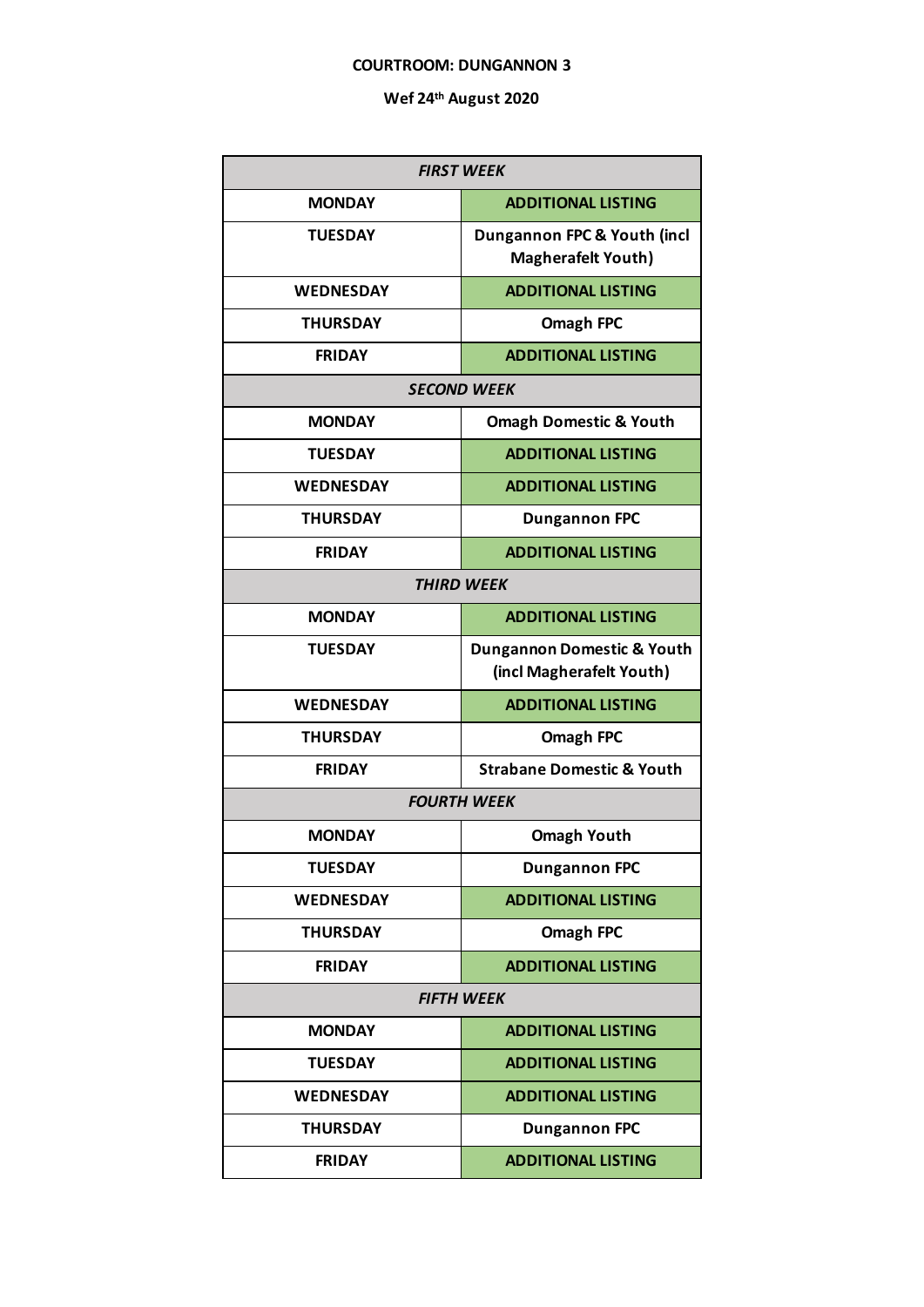### **COURTROOM: LISBURN 1**

| <b>FIRST WEEK</b> |                               |  |
|-------------------|-------------------------------|--|
| <b>MONDAY</b>     | <b>Lisburn Criminal</b>       |  |
| <b>TUESDAY</b>    | <b>Craigavon Departmental</b> |  |
| <b>WEDNESDAY</b>  | <b>Craigavon Criminal</b>     |  |
| <b>THURSDAY</b>   | <b>Lisburn Criminal</b>       |  |
| <b>FRIDAY</b>     | <b>Craigavon Criminal</b>     |  |
|                   | <b>SECOND WEEK</b>            |  |
| <b>MONDAY</b>     | <b>Lisburn Criminal</b>       |  |
| <b>TUESDAY</b>    | <b>Lisburn Criminal</b>       |  |
| <b>WEDNESDAY</b>  | <b>Craigavon Criminal</b>     |  |
| <b>THURSDAY</b>   | <b>Lisburn Criminal</b>       |  |
| <b>FRIDAY</b>     | <b>Craigavon Criminal</b>     |  |
| <b>THIRD WEEK</b> |                               |  |
| <b>MONDAY</b>     | <b>Lisburn Criminal</b>       |  |
| <b>TUESDAY</b>    | <b>Lisburn Departmental</b>   |  |
| <b>WEDNESDAY</b>  | <b>Craigavon Criminal</b>     |  |
| <b>THURSDAY</b>   | <b>Lisburn Criminal</b>       |  |
| <b>FRIDAY</b>     | <b>Craigavon Criminal</b>     |  |
|                   | <b>FOURTH WEEK</b>            |  |
| <b>MONDAY</b>     | <b>Lisburn Criminal</b>       |  |
| <b>TUESDAY</b>    | <b>Lisburn Criminal</b>       |  |
| <b>WEDNESDAY</b>  | <b>Craigavon Criminal</b>     |  |
| <b>THURSDAY</b>   | <b>Lisburn Criminal</b>       |  |
| <b>FRIDAY</b>     | <b>Craigavon Criminal</b>     |  |
| <b>FIFTH WEEK</b> |                               |  |
| <b>MONDAY</b>     | <b>Lisburn Criminal</b>       |  |
| <b>TUESDAY</b>    | <b>Lisburn Criminal</b>       |  |
| <b>WEDNESDAY</b>  | <b>Craigavon Criminal</b>     |  |
| <b>THURSDAY</b>   | <b>Lisburn Criminal</b>       |  |
| <b>FRIDAY</b>     | <b>Craigavon Criminal</b>     |  |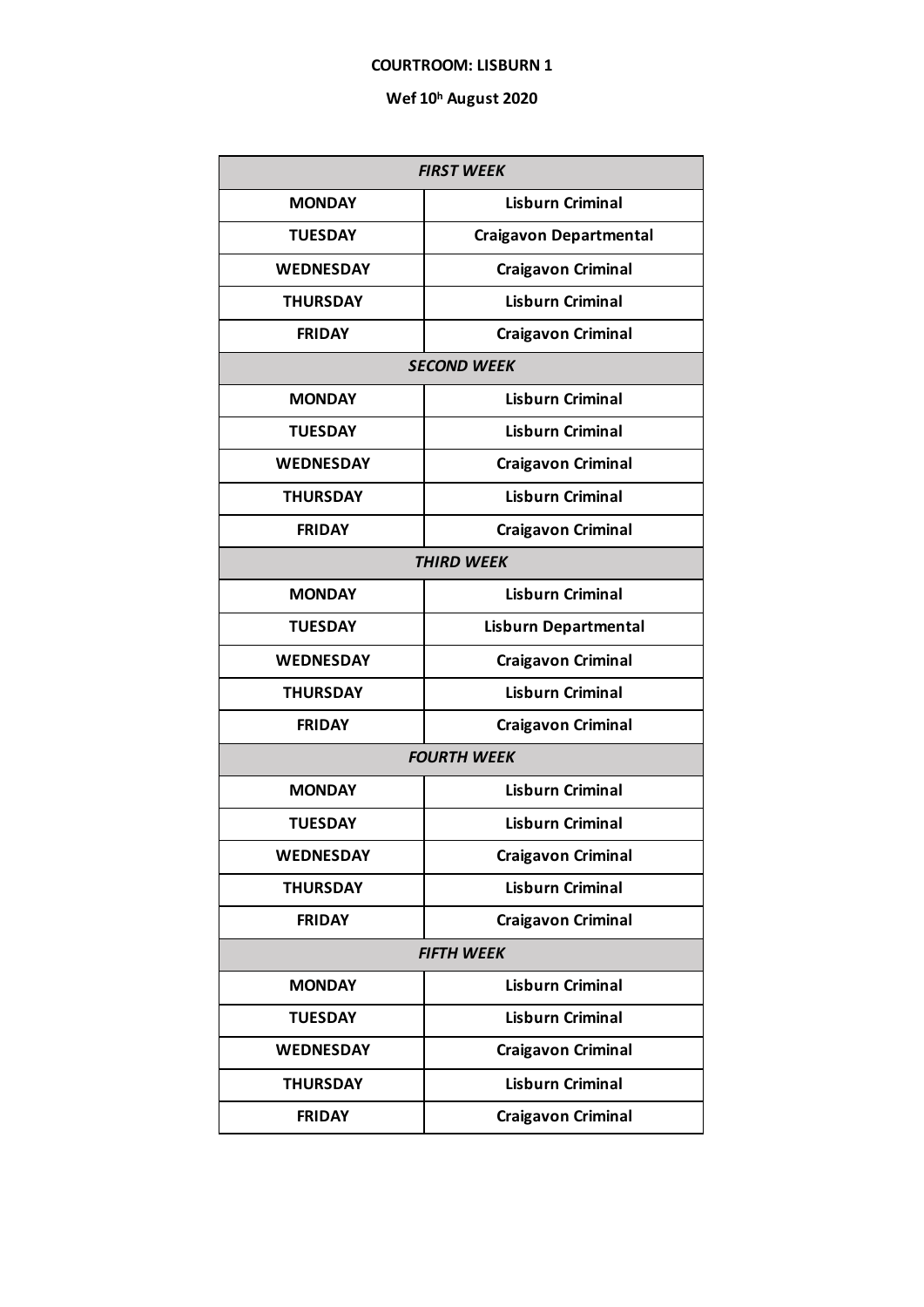### **COURTROOM: CRAIGAVON 3**

| <b>FIRST WEEK</b>  |                                               |  |
|--------------------|-----------------------------------------------|--|
| <b>MONDAY</b>      | <b>Newry FPC</b>                              |  |
| <b>TUESDAY</b>     | <b>Newry FPC</b>                              |  |
| <b>WEDNESDAY</b>   | <b>Lisburn FPC</b>                            |  |
| <b>THURSDAY</b>    | <b>Craigavon FPC</b>                          |  |
| <b>FRIDAY</b>      | <b>Lisburn Youth</b>                          |  |
| <b>SECOND WEEK</b> |                                               |  |
| <b>MONDAY</b>      | <b>Newry FPC</b>                              |  |
| <b>TUESDAY</b>     | <b>Craigavon Youth (incl Armagh</b><br>Youth) |  |
| <b>WEDNESDAY</b>   | <b>Lisburn FPC</b>                            |  |
| <b>THURSDAY</b>    | Newry, Armagh, Banbridge<br><b>Domestic</b>   |  |
| <b>FRIDAY</b>      | <b>Lisburn Domestic</b>                       |  |
|                    | <b>THIRD WEEK</b>                             |  |
| <b>MONDAY</b>      | <b>Craigavon Criminal Contests</b>            |  |
| <b>TUESDAY</b>     | <b>Newry FPC</b>                              |  |
| <b>WEDNESDAY</b>   | <b>Lisburn FPC</b>                            |  |
| <b>THURSDAY</b>    | <b>Craigavon FPC</b>                          |  |
| <b>FRIDAY</b>      | <b>Lisburn Youth</b>                          |  |
|                    | <b>FOURTH WEEK</b>                            |  |
| <b>MONDAY</b>      | <b>Craigavon FPC</b>                          |  |
| <b>TUESDAY</b>     | <b>Newry FPC</b>                              |  |
| <b>WEDNESDAY</b>   | <b>Lisburn FPC</b>                            |  |
| <b>THURSDAY</b>    | Craigavon FPC & Youth (incl Armagh<br>Youth)  |  |
| <b>FRIDAY</b>      | <b>Craigavon Domestic</b>                     |  |
| <b>FIFTH WEEK</b>  |                                               |  |
| <b>MONDAY</b>      | <b>Craigavon Criminal Contests</b>            |  |
| <b>TUESDAY</b>     | <b>Newry FPC</b>                              |  |
| <b>WEDNESDAY</b>   | <b>Lisburn FPC</b>                            |  |
| <b>THURSDAY</b>    | <b>ADDITIONAL LISTING</b>                     |  |
| <b>FRIDAY</b>      | <b>ADDITIONAL LISTING</b>                     |  |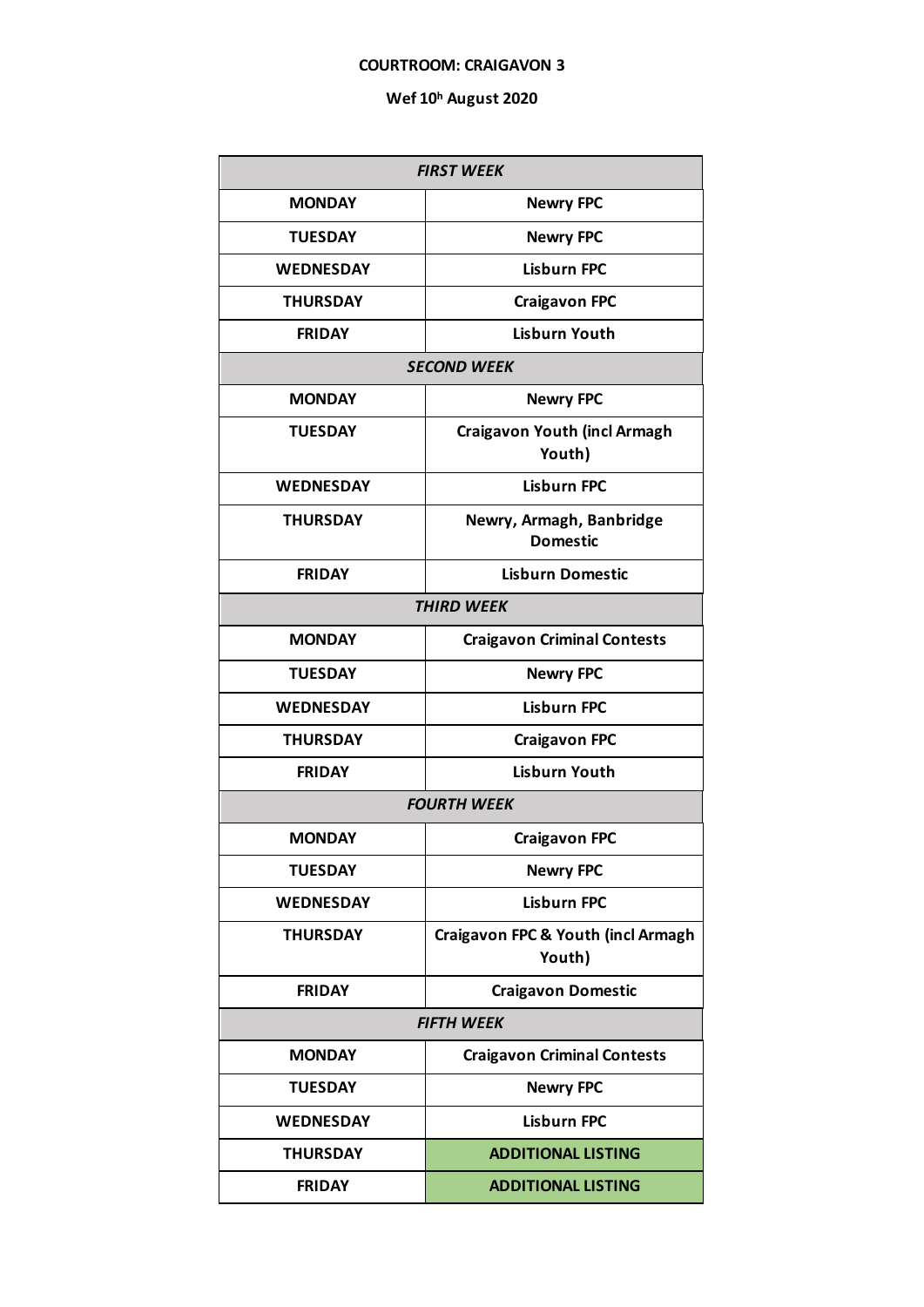### **COURTROOM: NEWRY 3**

| <b>FIRST WEEK</b>  |                                           |  |  |
|--------------------|-------------------------------------------|--|--|
| <b>MONDAY</b>      | Armagh & Banbridge Departmental           |  |  |
| <b>TUESDAY</b>     | <b>Armagh Criminal</b>                    |  |  |
| <b>WEDNESDAY</b>   | <b>Newry Criminal</b>                     |  |  |
| <b>THURSDAY</b>    | <b>Banbridge Criminal</b>                 |  |  |
| <b>FRIDAY</b>      | <b>Newry Youth (incl Banbridge Youth)</b> |  |  |
| <b>SECOND WEEK</b> |                                           |  |  |
| <b>MONDAY</b>      | <b>Newry Criminal</b>                     |  |  |
| <b>TUESDAY</b>     | <b>Armagh Criminal</b>                    |  |  |
| <b>WEDNESDAY</b>   | <b>Newry Criminal</b>                     |  |  |
| <b>THURSDAY</b>    | <b>Banbridge Criminal</b>                 |  |  |
| <b>FRIDAY</b>      | <b>Newry Criminal Contests</b>            |  |  |
| <b>THIRD WEEK</b>  |                                           |  |  |
| <b>MONDAY</b>      | <b>Newry Departmental</b>                 |  |  |
| <b>TUESDAY</b>     | <b>Armagh Criminal</b>                    |  |  |
| <b>WEDNESDAY</b>   | <b>Newry Criminal</b>                     |  |  |
| <b>THURSDAY</b>    | <b>Banbridge Criminal</b>                 |  |  |
| <b>FRIDAY</b>      | <b>Newry Youth (incl Banbridge Youth)</b> |  |  |
| <b>FOURTH WEEK</b> |                                           |  |  |
| <b>MONDAY</b>      | <b>Newry Criminal</b>                     |  |  |
| <b>TUESDAY</b>     | <b>Armagh Criminal</b>                    |  |  |
| WEDNESDAY          | <b>Newry Criminal</b>                     |  |  |
| <b>THURSDAY</b>    | <b>Banbridge Criminal</b>                 |  |  |
| <b>FRIDAY</b>      | <b>Newry Criminal Contests</b>            |  |  |
| <b>FIFTH WEEK</b>  |                                           |  |  |
| <b>MONDAY</b>      | <b>Newry Criminal</b>                     |  |  |
| <b>TUESDAY</b>     | <b>Armagh Criminal</b>                    |  |  |
| <b>WEDNESDAY</b>   | <b>Newry Criminal</b>                     |  |  |
| <b>THURSDAY</b>    | <b>Newry Criminal Contests</b>            |  |  |
| <b>FRIDAY</b>      | <b>Newry Criminal Contests</b>            |  |  |